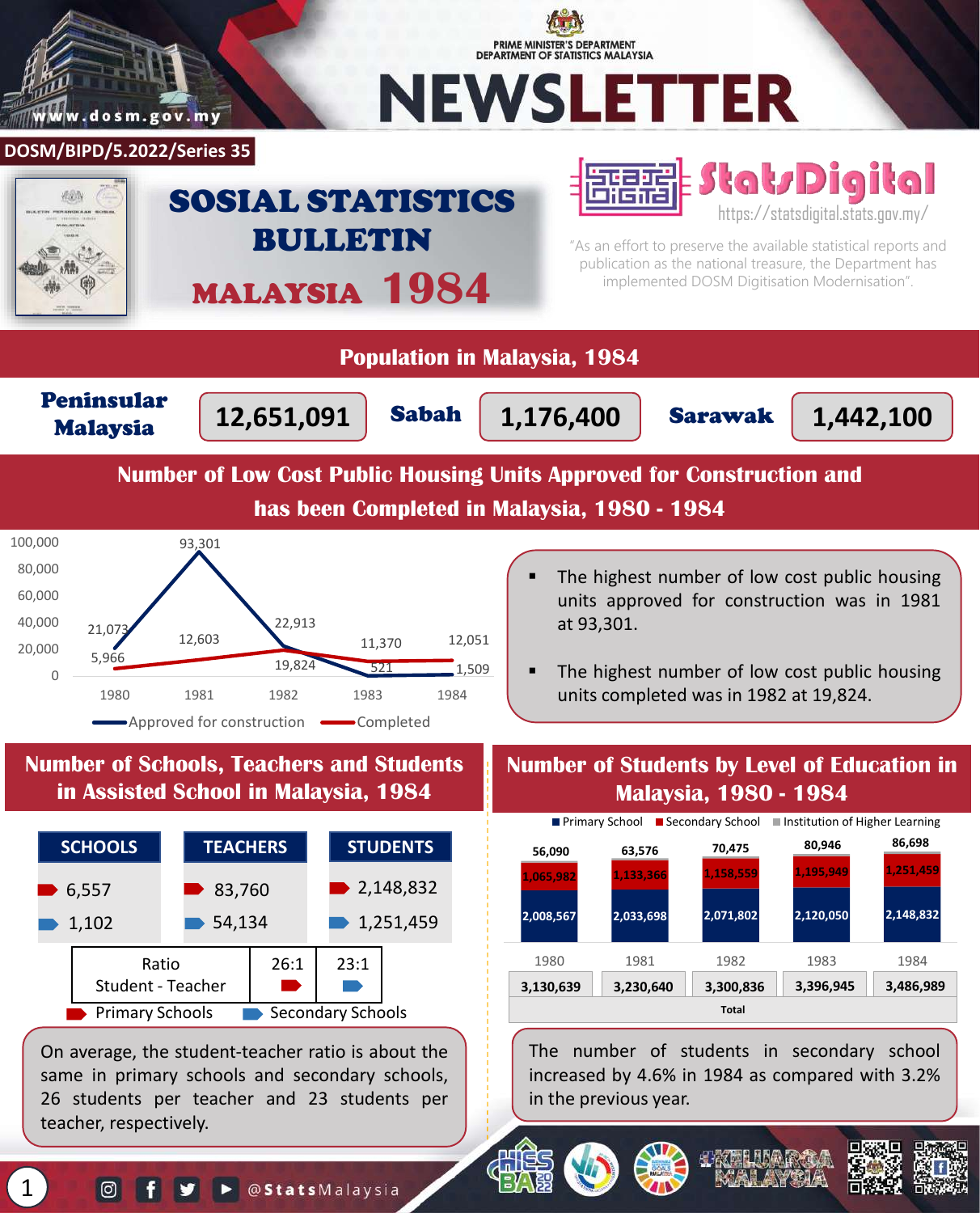#### **Number of Hospitals, Special Medical Institutions and Beds, Malaysia, 1980 - 1984**



General Hospital District Hospital Special Medical Institutions

The highest number of hospitals in Malaysia were district hospitals.



Number of Beds

General Hospital District Hospital Special Medical Institutions

The highest number of beds were recorded in general hospitals.

## **Total Number of Beneficiaries and Amount of Cash Benefit Paid by Social Security Organisation (SOCSO) in Malaysia, 1980 - 1984**

|      | Number of<br><b>Beneficiaries</b> | <b>Total Amount of</b><br><b>Cash Benefit Paid</b><br>by SOCSO (RM'000) | · The number of beneficiaries<br>has increased over the years, |
|------|-----------------------------------|-------------------------------------------------------------------------|----------------------------------------------------------------|
| 1980 | 13,920                            | 3,910.00                                                                | from 13,920 in 1980 to 27,404                                  |
| 1981 | 22,418                            | 6,889.00                                                                | in 1984.                                                       |
| 1982 | 24,662                            | 9,252.21                                                                | . The number of beneficiaries                                  |
| 1983 | 27,516                            | 13,703.03                                                               | was increased by 96.9% over a<br>span of 5 years.              |
| 1984 | 27,404                            | 15,850.03                                                               |                                                                |

# **Total Number of Contributors and Total Contributions to Employees Provident Fund in Malaysia, 1980 - 1984**



Between 1980 and 1984, average growth for number of contributors and total contributions to Employees Provident Fund increased 5.4% and 21.8%.

2

 $\lbrack \odot \rbrack$